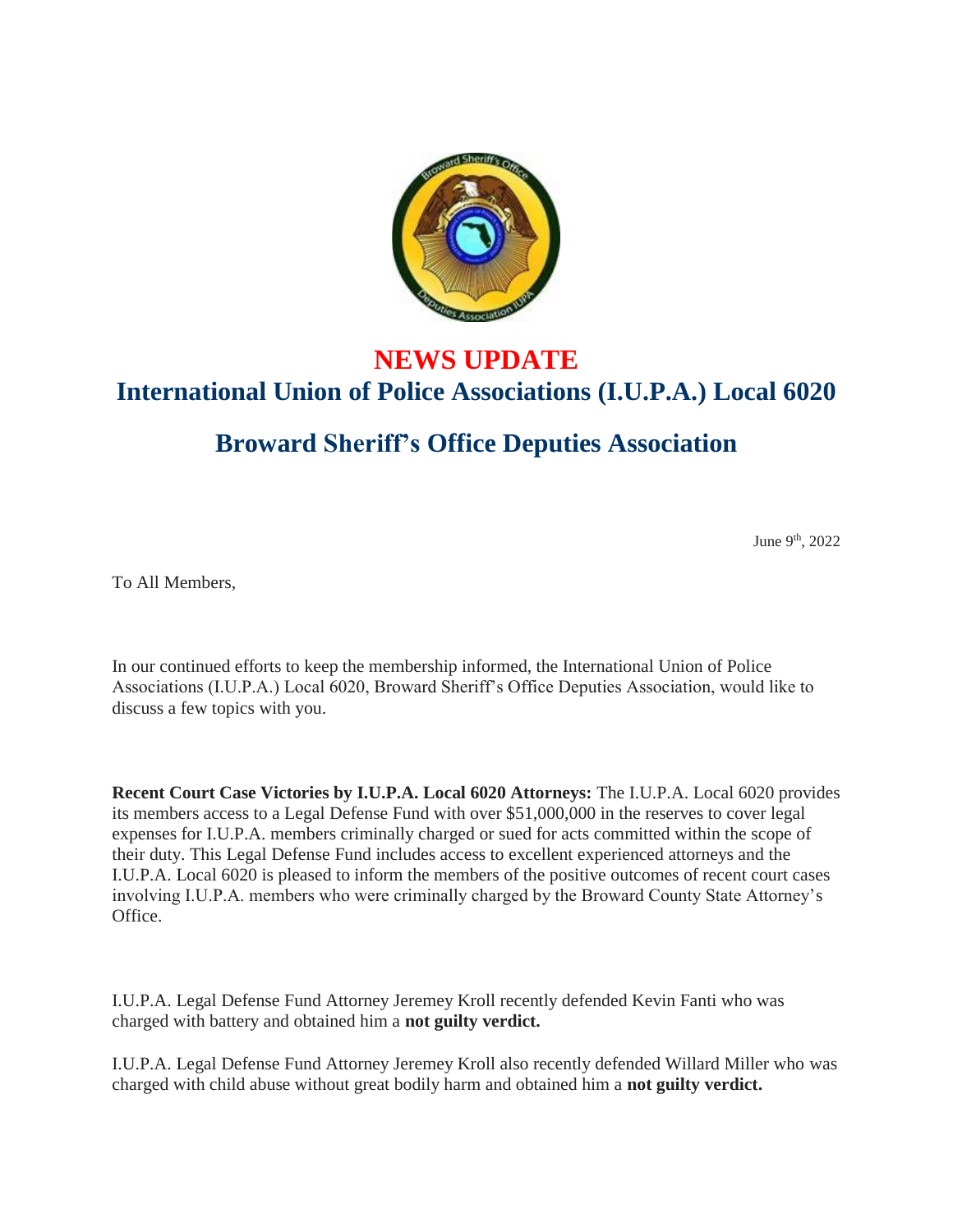I.U.P.A. Legal Defense Fund Attorneys Eric Schwartzreich and Michael Finesilver recently defended Jorge Sobrino who was charged with battery and obtained him a **not guilty verdict.**

**Recent Administrative Case Positive Outcomes:** Our Attorneys Holly Oliva-Van Horsten and Mike Finesilver work tirelessly to provide the best representation for our members. Below are a few recent outcomes of some cases administratively.

A member who was recently terminated by BSO has appealed their termination and with the hard work put in by I.U.P.A. Local 6020 Attorneys Holly Oliva-Van Horsten and Mike Finesilver they have been able to get the member reinstated and back to work.

Two members who were facing termination recommendation going into their Pre Disciplinary Hearings had I.U.P.A. Local 6020 Attorney Mike Finesilver represent them and was able to get the terminations reversed to suspensions.

**Additional Homestead Exemption:** House Joint Resolution 1 (HJR1) has successfully passed through the Florida Legislature and will now appear on the ballot in the general election on November  $8<sup>th</sup>$ , 2022. If this amendment passes in the general election then classroom teachers, law enforcement officers, correctional officers, firefighters, emergency medical technicians, paramedics, child-welfare services professionals, active-duty military members and Florida National Guard members would receive an additional \$50,000 homestead exemption. The union has been conducting visits to squads around the agency and many members have voiced support for this. The I.U.P.A. Local 6020 Executive Committee sent a letter to Broward County Property Appraiser Marty Kiar requesting he assist in gathering public support for this going into the general election in November. The letter sent to Broward County Property Appraiser Kiar can be viewed at the following link [Homestead-Suppot-Letter-to-BCPA-Kiar.pdf \(iupa.org\)](https://6020.iupa.org/wp-content/uploads/2022/05/Homestead-Suppot-Letter-to-BCPA-Kiar.pdf)

**Response from Broward County Property Appraiser Marty Kiar to I.U.P.A. Local 6020's**  Letter: "This Amendment is so very important. I and many others advocated very strongly in Tallahassee this year for its placement on the ballot! This is a huge priority of mine this November to help educate our voters as to the importance of its passage. I am excited to work with IUPA to help get this passed. Have a great day!"

**Former Broward Sheriff's Office Deputy Maury Hernandez:** In 2007, BSO Deputy Maury Hernandez was shot in the head by a suspect while attempting to take the suspect into custody. The suspect should have been incarcerated, however, failures by the Florida Department of Corrections to violate the suspect while he was on probation allowed the suspect to commit this heinous act. Former Deputy Maury Hernandez survived this tragic incident and ultimately retired on disability. Former Deputy Maury Hernandez's insurance provider discontinued payments to his providers, leaving him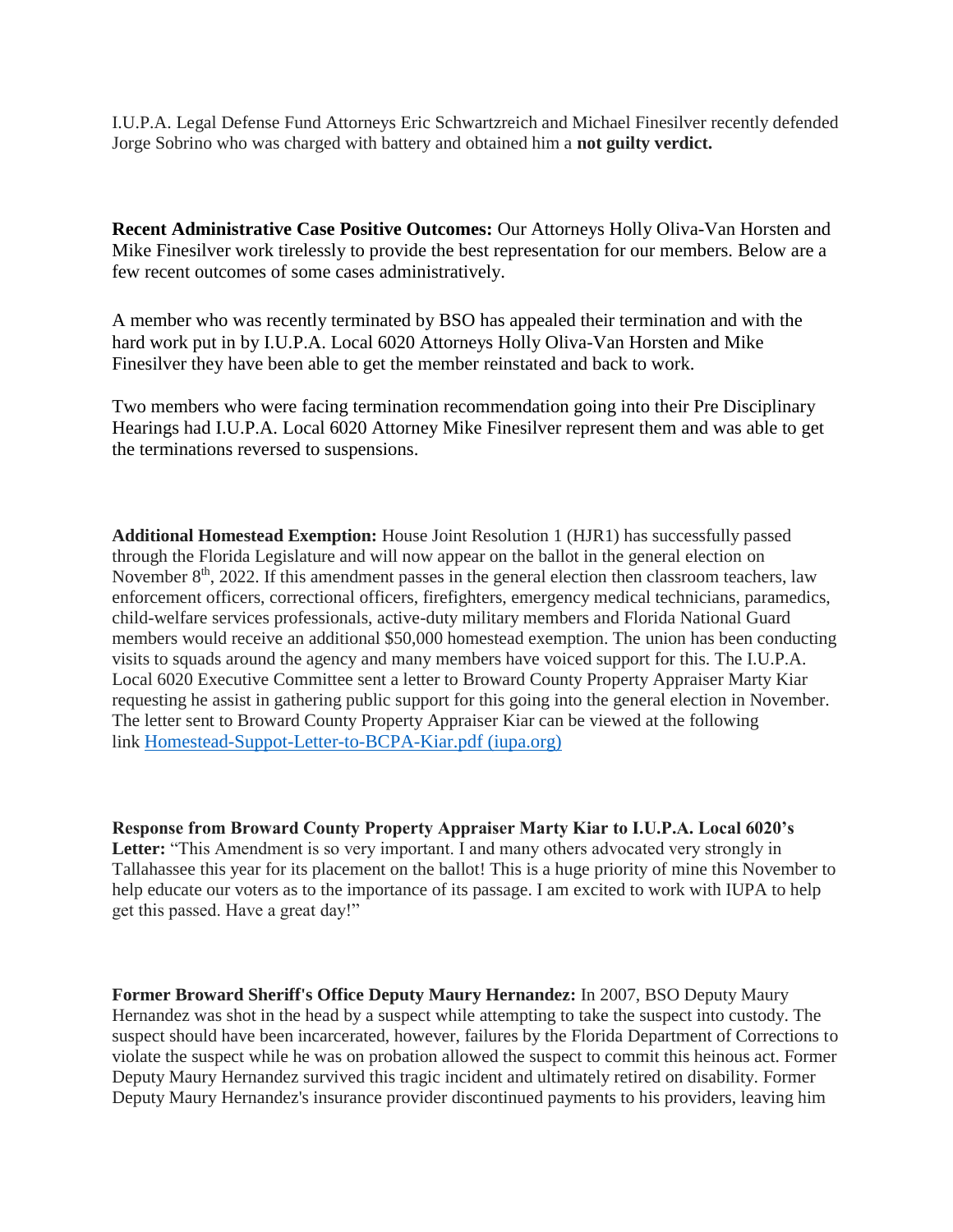with far less medical assistance and care than he requires. Former Deputy Maury Hernandez is currently seeking the Florida Legislature to pass a Claim's Bill for his injuries. I.U.P.A. President Sam Cabral and the I.U.P.A. Local 6020 are proud to endorse former Deputy Maury Hernandez's Claim's Bill. Below are links to letters written in support of the Claim's Bill which have been sent to the Florida Legislature and Florida Governor Ron DeSantis.

Letter from I.U.P.A. Local 6020: [Claims-Bill-Signed.pdf \(iupa.org\)](https://6020.iupa.org/wp-content/uploads/2022/05/Claims-Bill-Signed.pdf)

Letter from I.U.P.A. President Sam Cabral: [President-Cabrals-Letter-to-President-Simpson-and-](https://6020.iupa.org/wp-content/uploads/2022/05/President-Cabrals-Letter-to-President-Simpson-and-Speaker-Sprowls-05.12.22.pdf)[Speaker-Sprowls-05.12.22.pdf \(iupa.org\)](https://6020.iupa.org/wp-content/uploads/2022/05/President-Cabrals-Letter-to-President-Simpson-and-Speaker-Sprowls-05.12.22.pdf)

**I.U.P.A. Legislative Efforts:** The I.U.P.A. is constantly advocating for and supporting legislation which benefits the law enforcement profession. I.U.P.A. President Sam Cabral and I.U.P.A. Legislative Director Dennis Slocumb are the main coordinators behind the I.U.P.A. efforts to support legislation beneficial to law enforcement. Below are just a few of many letters signed by I.U.P.A. President Sam Cabral recently advocating for legislation as well as a letter issuing a statement on the increased assaults on police officers.

President Cabral's Letter to Congressman Katko regarding benefits for officers injured in the line of duty: [President-Cabrals-Letter-to-Congressman-Katko-05.13.22.pdf \(iupa.org\)](https://iupa.org/wp-content/uploads/2022/05/President-Cabrals-Letter-to-Congressman-Katko-05.13.22.pdf)

Statement of President Cabral Regarding Increased Assaults on Police Officers: [Statement of](https://iupa.org/2022/05/03/statement-of-president-cabral-regarding-increased-assaults-on-police-officers/)  [President Cabral Regarding Increased Assaults on Police Officers -](https://iupa.org/2022/05/03/statement-of-president-cabral-regarding-increased-assaults-on-police-officers/) The International Union of Police [Associations \(iupa.org\)](https://iupa.org/2022/05/03/statement-of-president-cabral-regarding-increased-assaults-on-police-officers/)

President Cabral's Letter to Congressman Trone regarding H.R. 6943, the ''Public Safety Officer Support Act of 2022'': [President-Cabrals-Letter-to-Congressman-Trone-05.06.22.pdf \(iupa.org\)](https://iupa.org/wp-content/uploads/2022/05/President-Cabrals-Letter-to-Congressman-Trone-05.06.22.pdf)

President Cabral's Letter to Senator Brown regarding S. 2236, ''Expanding Health Care Options for Early Retirees Act'': [President-Cabrals-Letter-to-Senator-Brown-05.06.22.pdf \(iupa.org\)](https://iupa.org/wp-content/uploads/2022/05/President-Cabrals-Letter-to-Senator-Brown-05.06.22.pdf)

**I.U.P.A. Local 6020 Executive Committee:** The International Union of Police Associations, has made some leadership changes to the I.U.P.A. Local 6020, Executive Committee. The I.U.P.A. Local 6020, is constantly striving to provide the best representation for its members and will always strive to be membership driven. Attached is letter from International President Sam Cabral on the new appointments. Below are the current Executive Committee members:

**President:** Matt Cowart (email: [mcowart@iupa.org\)](mailto:mcowart@iupa.org) cell: 954-303-4265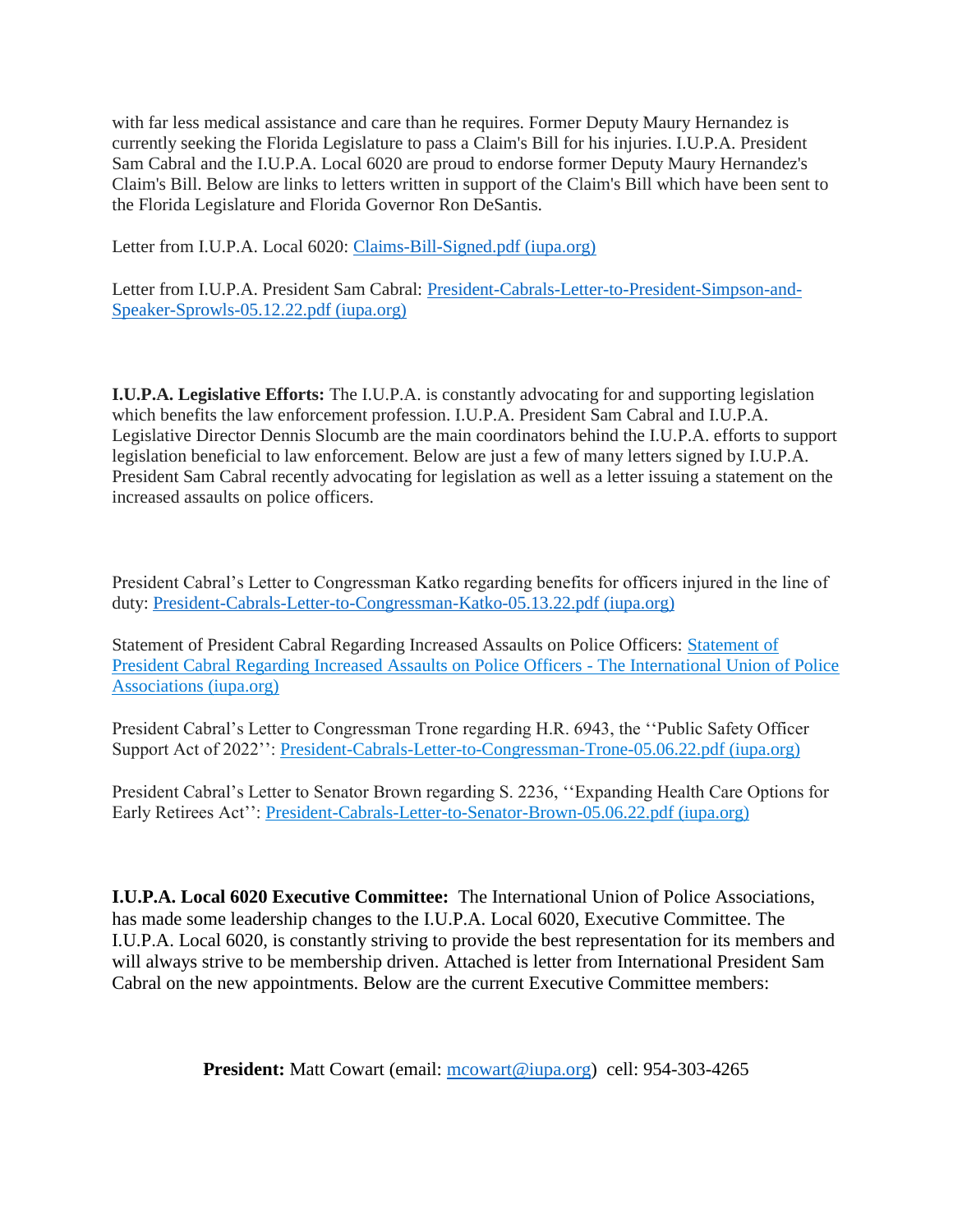**Vice President:** Don Prichard (email: [don@6020.iupa.org\)](mailto:don@6020.iupa.org) cell: 954-868-4928

## **Secretary-Treasurer:** Greg LaCerra (email: [glacerra@iupa.org\)](mailto:glacerra@iupa.org) cell: 954-818-2655

**Transparency:** The I.U.P.A. Local 6020, is a union which strives itself on checks and balances as well as full transparency with the membership. As required by the I.U.P.A. constitution an annual audit will take place. All documents at the union office are available to any member of the I.U.P.A. Local 6020 for in person inspection during regular business hours.

**Critical Incidents and Representation:** The I.U.P.A .Local 6020 provides its members with access to a Legal Defense Fund with approximately \$51,000,000 in the reserves with no caps on benefits. The Legal Defense Fund provides members full legal coverage for criminal and civil defense for acts committed within the scope of duty. If a member is involved in a critical incident such as deputy involved shooting, the I.U.P.A. will provide an on scene attorney to represent the member. Members will be receiving I.U.P.A. Legal Defense Fund cards in the mail which have a number to call, **1-888-556-5631, and an Association ID of 5321.**

Simply call the number and provide the association ID. In the event a member is involved in a critical incident and cannot recall the phone number above the member is always welcome to contact one of the Executive Committee members listed in this email 24 hours 7 days a week. The I.U.P.A. Local 6020 will update members when the cards are mailed out.

**As a reminder the I.U.P.A. Local 6020 provides its members full attorney representation for all disciplinary matters.** If a member is the subject of an Internal Affairs investigation the member **WILL** be provided an attorney. For cases which are only administrative as a violation of policy, the Local I.U.P.A. 6020 provides its members Attorney Mike Finesilver. Attorney Mike Finesilver has approximately 35 years of experience as an attorney. Attorney Mike Finesilver has recently helped multiple members reverse termination recommendations to just suspensions.

**Hold Harmless Agreement between BSO and Miccosukee (Ave Maria Parking):** The Broward Sheriff's Office is still working on an agreement with Miccosukee to allow deputies and sergeants living in Collier County to park their vehicles at the Miccosukee Service Plaza. The I.U.P.A. Local 6020 will update its members as soon as additional progress is made on this.

Sincerely,